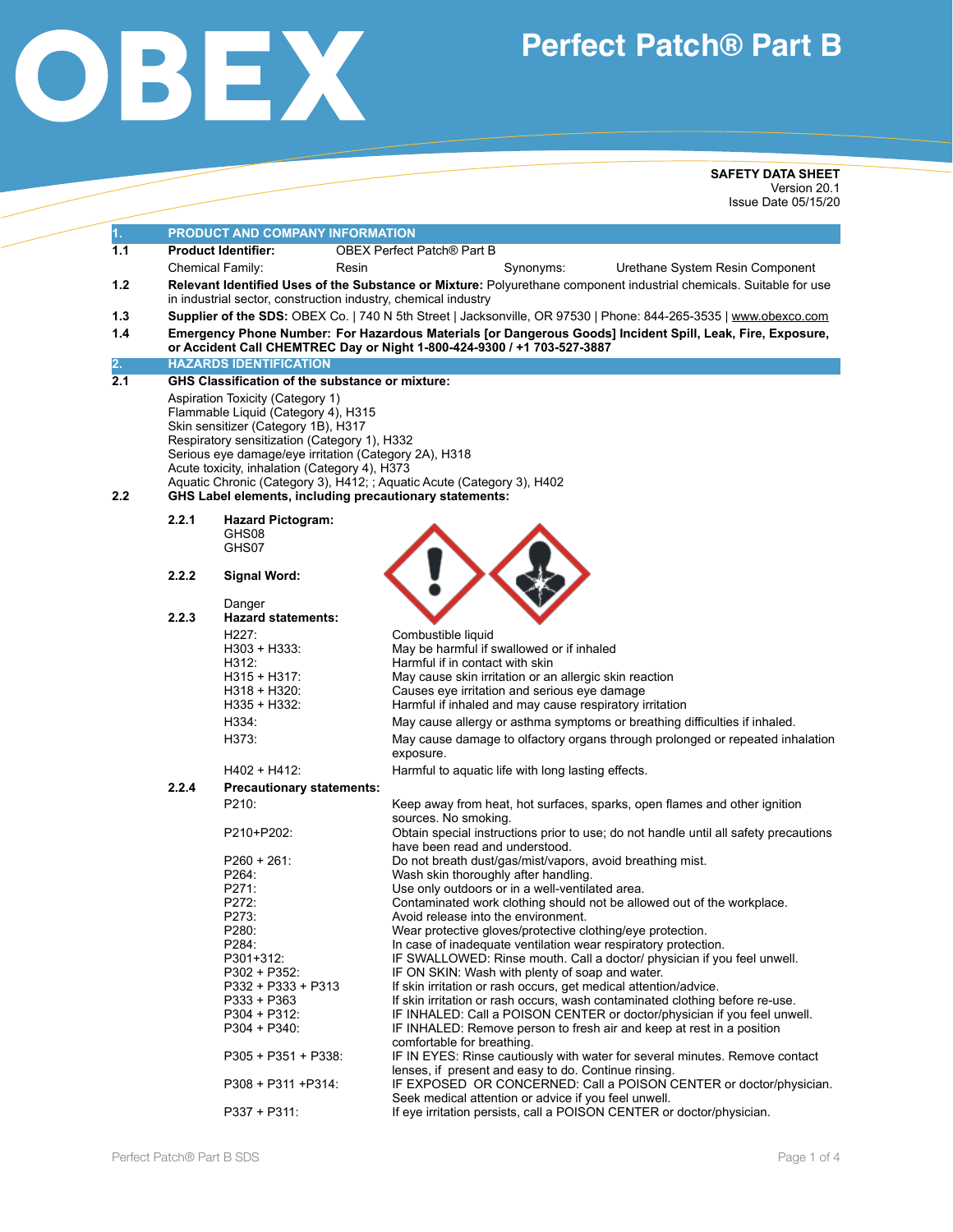P391+ P501 Collect spillage and always dispose of contents/container in accordance with local/regional/national international regulations. Dispose of contents/container to hazardous or special waste collection point.<br>P403 + P405 + P233: Store in a well-ventilated place, locked up. K Store in a well-ventilated place, locked up. Keep container tightly closed.

**2.3 Hazards not otherwise classified (HNOC) or not covered by GHS:** No specific dangers known, if the regulations/notes for storage and handling are considered.

**2.4 Unknown Acute Toxicity:** No data available.

**3. COMPOSITION INFORMATION ON INGREDIENTS** 

**3.1 Substances:** 

| Component                                                                                | <b>Product Identifier</b> | Concentration      | <b>GHS Classification</b>      |
|------------------------------------------------------------------------------------------|---------------------------|--------------------|--------------------------------|
| Tetrahydroxypropylethylendiamine                                                         | $102 - 60 - 3$            | $>= 25.0 - 50.0 %$ | See Section<br>2.1 for details |
| calcium oxide                                                                            | 1305-78-8                 | $>= 0.0 - < 0.2$ % | See Section<br>2.1 for details |
| -1)-1-Propanoicacid, 2-methyl-, 2, 2-dimethyl-1-<br>methylethyl)- 1,3- propanediyl ester | 6846-50-0                 | $>=30-50%$         | See Section<br>2.1 for details |
| Solvent naphtha (petroleum), heavy aliph.                                                | 64742-96-7                | $>= 0.0 - 5.0 %$   | See Section<br>2.1 for details |
| Distillates (petroleum), hydrotreated light                                              | 64742-47-8                | $>= 0.0 - 5.0 %$   | See Section<br>2.1 for details |

### **4. FIRST AID MEASURES**

**4.1 Description of first aid measures: General advice:** First aid personnel should pay attention to their own safety. If the patient is likely to become unconscious, place and transport in stable sideways positions (recover position). Immediately remove contaminated clothing. **If inhaled:** Keep patient calm, remove to fresh air, seek medical attention. **If on skin:**  Immediately wash thoroughly with soap and water, see medical attention. **If in eyes:** Wash affected areas for at least 15 minutes under running water with eyelids held open, consult an eye specialist. **If swallowed:** Rinse mouth and then drink 200 – 300 ml of water, seek medical attention.

- **4.2 Most important symptoms and effects, both acute and delayed: Symptoms:** See labeling section 2.2. **Hazards:** None anticipated.
- **4.3 Indication of any immediate medical attention and special treatment needed:** Promptly seek medical attention if exposure occurs. Treat exposure symptomatically.

#### **5. FIREFIGHTING MEASURES**

- **5.1 Suitable Extinguishing Media:** For large fires use water spray, alcohol-resistant foam, carbon dioxide (CO2), or dry chemicals.
- **5.2 Special hazards arising from the substance or mixture:** Hazards during fire-fighting: None known.
- **5.3 Advice for firefighters:** Protective equipment for fire-fighting: Firefighters should be equipped with self-contained breathing apparatus and turn-out gear.

**5.4 Further information:** Dispose of fire debris and contaminated extinguishing water in accordance with official regulations. **6. ACCIDENTAL RELEASE MEASURES** 

- **6.1 Personal precautions, protective equipment and emergency procedures:** Clear area. Ensure adequate ventilation. Wear suitable personal protective clothing and equipment. High risk of slipping due to leakage/spillage of product.
- **6.2 Environmental precautions:** Do not discharge into drains/surface waters/groundwater.
- **6.3 Methods and materials for containment and cleaning up:** Spills should be contained, solidified, and placed in suitable containers for disposal.
- **6.4 Reference to other sections:** For disposal see section 13.

#### **7. HANDLING AND STORAGE**

- **7.1 Precautions for safe handling:** Ensure thorough ventilation of stores and work areas. Protect against moisture.
- **7.2 Conditions for safe storage, including any incompatibilities:** Segregate from foods and animal feeds. Segregate from acids. Segregate from oxidants. **Suitable materials for containers:** carbon steel (iron), High density polyethylene (HDPE), Low density polyethylene (LDPE, Stainless steel 1.4301 (V2) Avoid extreme heat. Store protected against freezing. Storage temperature: 64 - 84°F (18 - 29 °C )
- **7.3 Protection against fire and explosion:** No explosion proofing necessary.
- **7.4 Specific end use(s):** See section 1.2.
- **EXPOSURE CONTROLS/PERSONAL PROTECTION**
- **8.1 Control Measures and Engineering Controls:**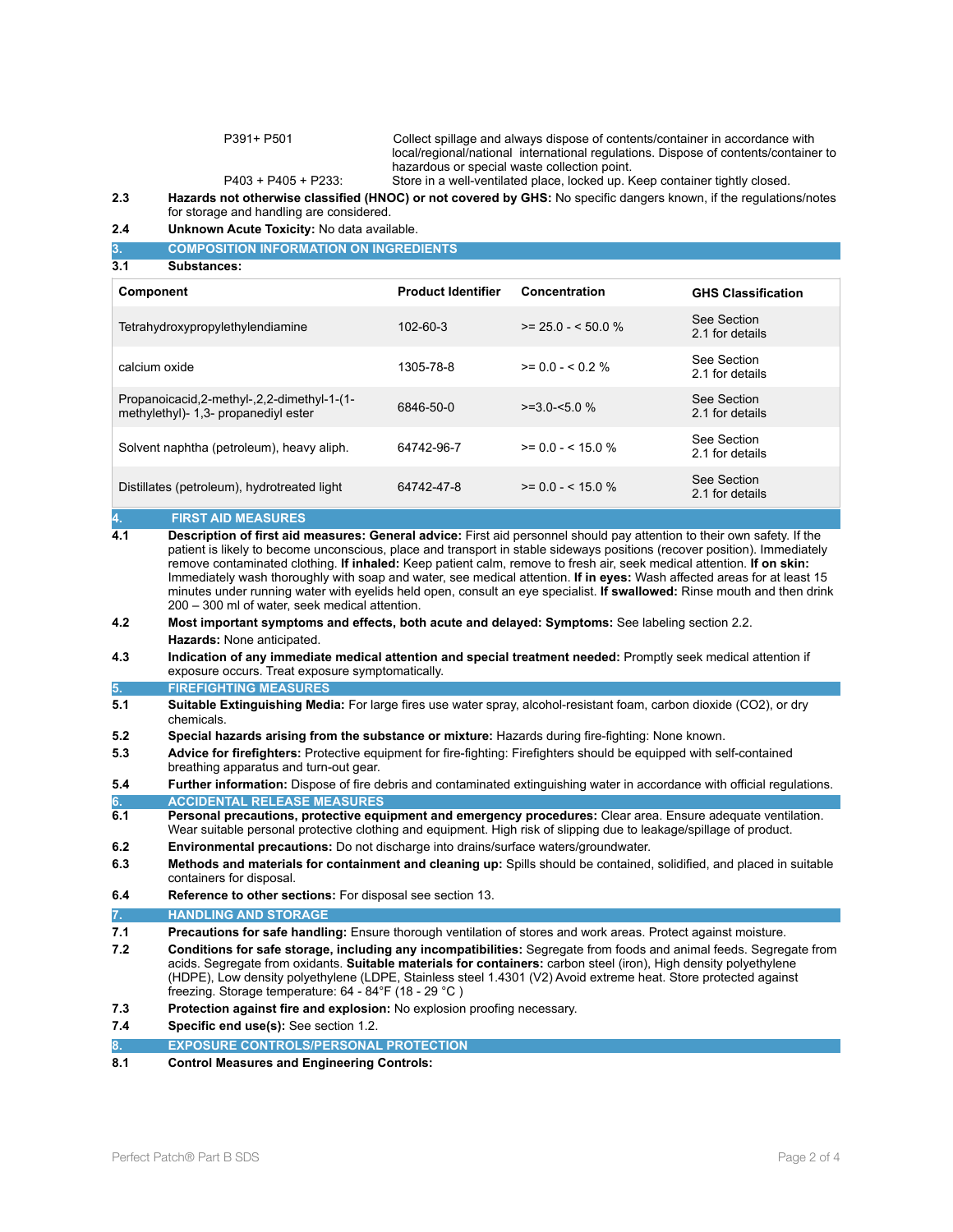| Components with occupational exposure limits:            |                  |                                                                                                                                                                                                                                                                   |  |  |
|----------------------------------------------------------|------------------|-------------------------------------------------------------------------------------------------------------------------------------------------------------------------------------------------------------------------------------------------------------------|--|--|
| calcium oxide                                            | OSHA PEL         | PEL 5 mg/m3 ; TWA value 5 mg/m3                                                                                                                                                                                                                                   |  |  |
|                                                          | ACGIH TLV        | TWA value 2 mg/m3                                                                                                                                                                                                                                                 |  |  |
| <b>Distillates</b><br>(petroleum),<br>hydrotreated light | <b>ACGIH TLV</b> | TWA value 200 mg/m3 Non-aerosol (total hydrocarbon vapor);<br>Application restricted to conditions in which there are negligible aerosol exposures.<br>Skin Designation Non-aerosol (total<br>hydrocarbon vapor); The substance can be absorbed through the skin. |  |  |

Advice on system design: Provide local exhaust ventilation to maintain recommended P.E.L.

**8.2 Individual Protection Measures: Respiratory protection:** Wear a NIOSH-certified (or equivalent) organic vapor/ particulate respirator as needed. **Hand protection:** Chemical resistant protective gloves. **Eye protection:** Wear face shield or tightly fitting safety goggles (chemical goggles) if splashing hazard exists. **Body protection:** Standard work clothes and shoes. **General safety and hygiene measures:** Avoid contact with skin. Handle in accordance with good industrial hygiene and safety practice. Wear protective clothing as necessary to prevent contact. Avoid inhalation of vapors/mists. Wash soiled clothing immediately.

| PHYSICAL AND CHEMICAL PROPERTIES<br>9.                                                             |                                                                                                                                                                                                                |  |
|----------------------------------------------------------------------------------------------------|----------------------------------------------------------------------------------------------------------------------------------------------------------------------------------------------------------------|--|
| 9.1<br><b>Physical and Chemical Properties:</b>                                                    |                                                                                                                                                                                                                |  |
| Appearance: liquid                                                                                 | <b>Color:</b> tan to brown                                                                                                                                                                                     |  |
| Odor: phenol-like                                                                                  | Vapor pressure $0.52$ mmHg $68^{\circ}$ F (20.00 $^{\circ}$ C)                                                                                                                                                 |  |
| Odor threshold: not applicable                                                                     | Vapor density (AIR=1): No applicable information available                                                                                                                                                     |  |
| pH:7.0                                                                                             | <b>Density:</b> 8.2000 lb/USg 77 $\degree$ F (25.00 $\degree$ C)                                                                                                                                               |  |
| Melting point/freezing point: $< 0^{\circ}$ C (32 $^{\circ}$ F)                                    | Thermal decomposition: No decomposition if stored and<br>handled as prescribed/indicated.                                                                                                                      |  |
| <b>Initial boiling point:</b> 340°F (171.00 °C ) ( > 20.000000 mmHg)                               | Partition coefficient: n-octanol/water: not applicable                                                                                                                                                         |  |
| <b>Flash point:</b> $>141.8^{\circ}F$ ( $>61.00^{\circ}C$ ) Closed Cup                             | Auto-ignition temperature: 449°F (232.00°C)                                                                                                                                                                    |  |
| <b>Evaporation rate:</b> Value can be approximated from Henry's<br>Law Constant or vapor pressure. | Viscosity, dynamic: 300.000 mPa.s (cps) $77^{\circ}$ F (25.00 $^{\circ}$ C)                                                                                                                                    |  |
| Flammability: Flammable liquid                                                                     | <b>Viscosity, kinematic:</b> No applicable information available.                                                                                                                                              |  |
| Self-ignition temperature: not self-igniting.                                                      | <b>Solubility/Miscibility in water: Slightly soluble.</b>                                                                                                                                                      |  |
| Solubility (qualitative/quantitative): No applicable information<br>available                      | Upper/lower flammability or explosive limits: For liquids not<br>relevant for classification and labeling. The lower explosion<br>point may be 41 - 59 $\degree$ F (5 - 15 $\degree$ C) below the flash point. |  |

#### **10. STABILITY AND REACTIVITY**

**10.1 General:** The product is stable if stored and handled as prescribed/indicated.

- **10.2 Conditions to Avoid:** Avoid moisture, temperatures <32 degrees Fahrenheit (<0 degrees Celsius)
- **10.3 Incompatible Material:** Acids, oxidizing agents, isocyanates

**10.5 Possibility of hazardous reactions:** No hazardous reactions if stored and handled as prescribed/indicated **11. TOXICOLOGICAL INFORMATION** 

- **11.2 Acute Toxicity/Effects:** No known acute effects**. Oral:** No applicable information available. Inhalation No applicable information available. **Dermal** No applicable information available. **Assessment of STOT single:** Based on the available information there is no specific target organ toxicity to be expected after a single exposure. Origin of data: expert judgement. **Irritation / corrosion:** Eye contact causes irritation. **Sensitization:** The chemical structure does not suggest a sensitizing effect. No applicable information available**. Aspiration Hazard:** May also damage the lung at swallowing (aspiration hazard).
- **11.3 Chronic Toxicity/Effects: Repeated dose toxicity:** Repeated oral uptake of the substance did not cause substance related effects. Repeated inhalative uptake of the substance did not cause substance- related effects. Repeated dermal uptake of the substance did not cause substance-related effects.

**<sup>10.4</sup> Hazardous decomposition products:** carbon monoxide, carbon dioxide, nitrogen oxide, hydrogen cyanide. **Thermal decomposition:** No decomposition if stored and handled as prescribed/indicated.

**<sup>11.1</sup> Likely routes of exposure:** Routes of entry for solids and liquids are ingestion and inhalation, but may include eye or skin contact. Routes of entry for gases include inhalation and eye contact. Skin contact may be a route of entry for liquefied gases.